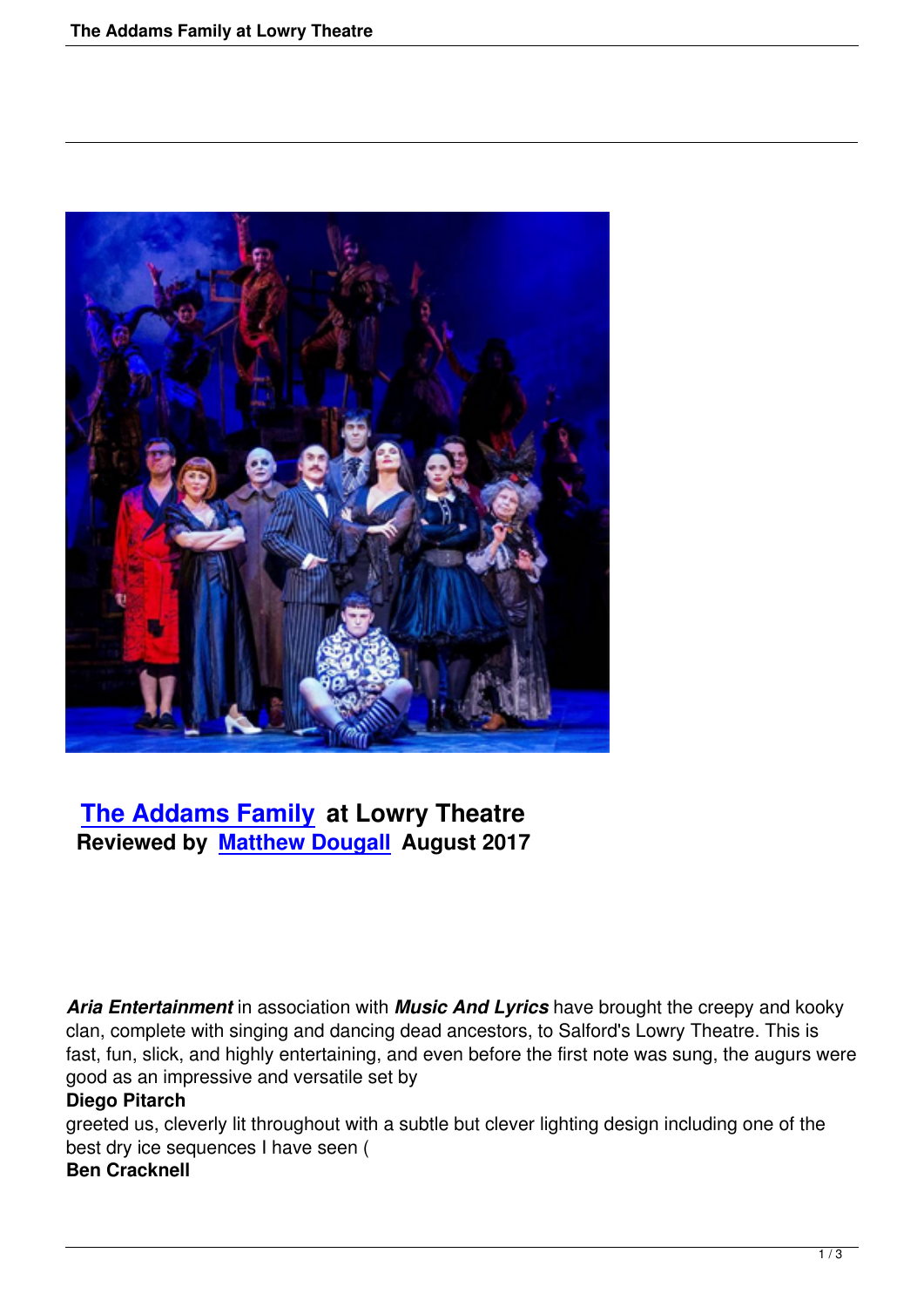).

The Addams Family have been around and in our cultural consciousness for many years, in the form of newspaper or television cartoons, and then a TV series and finally on film. Their creator Charles Addams first showed the world his characters way back in 1938. Few of us therefore could be unfamiliar with who and what these ooky people who delight in the macabre were. It is therefore full credit to the Casting Director, **James Orange**, for finding a cast who were simply perfect.

In this particular outing of the family, Wednesday has fallen in love, and she invites her soon-to-be fiance and his parents over for dinner. Of course there are comedic consequences in this, but, as we all know, Musicals and cartoons usually have happy endings, and this is no exception. Director **Matthew White** has found the perfect combination of humour, mock-scary, and down-right silly, and balanced this well with what actually are quite remarkably and sarcasticly clever lyrics (with some up the minute ad libs too) to bring out the best (or should that be the worst) from these characters.

I was a little afraid beforehand that I might have been watching caricatures, but that simply was not the case at all. These were fully-rounded characters with whom one could empathise. The show was also one of the slickest I have seen in a good while, and I could not hear the set being moved as I oftentimes can. Full credit to the stage management team for this.